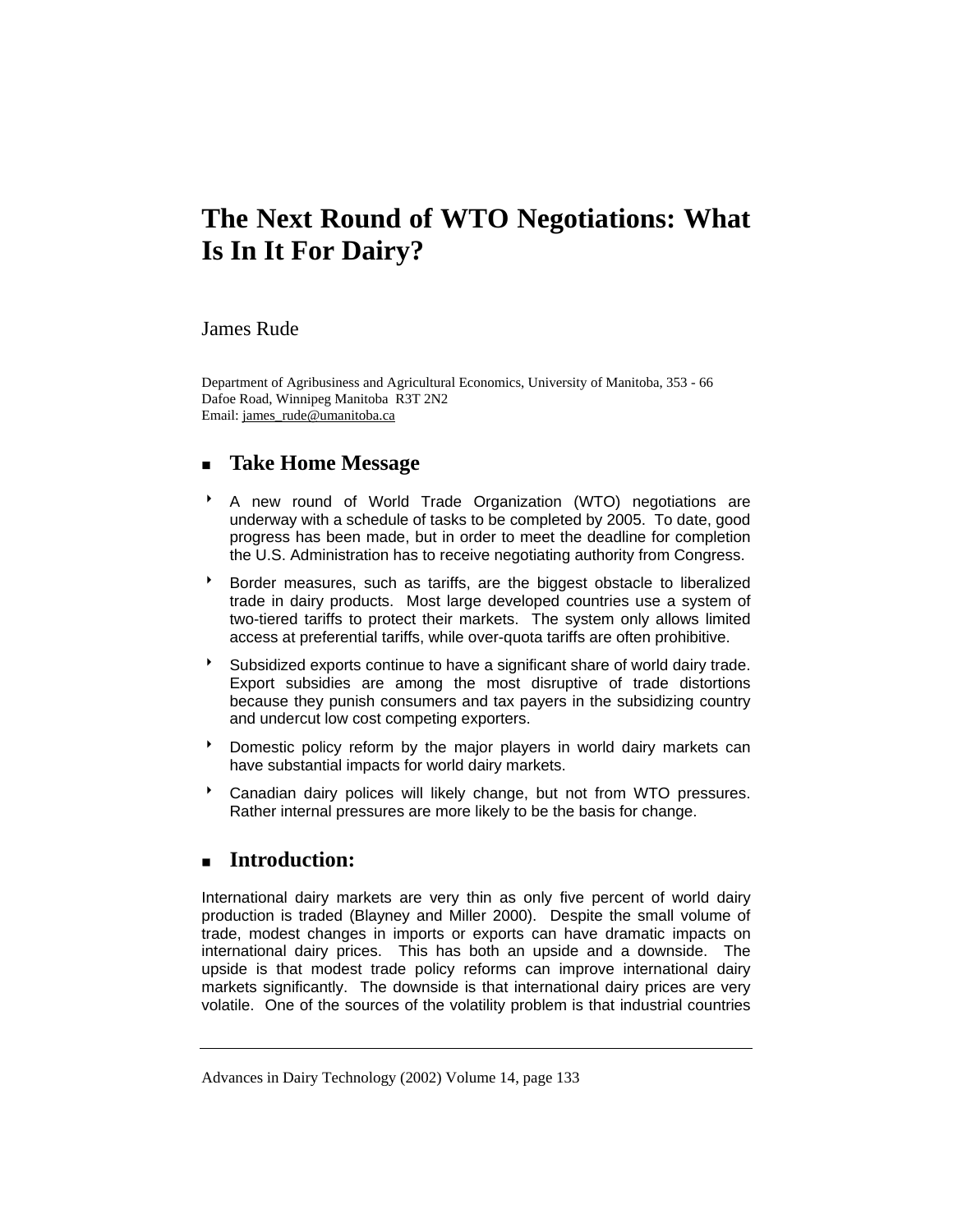have used interventionist policies which maintain insulated domestic markets with high prices and have released any surplus production onto world markets to assist in supporting domestic prices. In fact, international dairy markets really consist of two broad types of markets: "controlled access markets" consisting of the industrial economies of Europe, North America, and Japan, and "competitive supply markets" consisting of Latin America, Asia, Russia and the Former Soviet Union Republics, Australia and New Zealand, North Africa and the Middle East.<sup>1</sup> It is the second group of markets where consumption has been growing and where the future prospects for international dairy trade lies.

The Uruguay Round Agreement on Agriculture (URAA) was a mixture of accomplishments and things which are yet to be done. The URAA began the process of disciplining export subsidies, converted non-tariff barriers to tariffequivalent measures and facilitated preferred market access to a small share of domestic consumption for foreign dairy products. While this Agreement set in place the framework for future trade liberalization the degree of actual liberalization was small.

The stage is set for further trade policy reforms and improved market access for internationally traded products. Unilateral domestic policy reforms in the European Union (EU) and the United States should reduce the pressures for domestic surplus disposal and the need to use export subsidies.

The objective of this paper is to consider the potential impact of further WTO reform in the context of a changing dairy market. The paper does not take a particular country perspective but rather addresses policies of those regions that most directly affect international dairy markets. The paper considers the state of current negotiations; the major issues in the negotiations including the remaining trade barriers, other factors will influence trade liberalization and a prognosis regarding the success of the negotiations.

## **State of Current Negotiations**

Built into the Uruguay Round Agreement on Agriculture was a commitment to begin negotiations for further liberalization of agricultural trade before the end of 1999. This process is underway and is well into the second phase of negotiations. During the initial phase, WTO members have submitted numerous negotiating proposals stating their starting positions for the negotiations. The second phase discussions deal with more technical details, and are intended to find a way to allow Members to develop specific proposals and ultimately reach

-

 $1$  Mitchell (2001) makes this distinction between the two types of international dairy markets.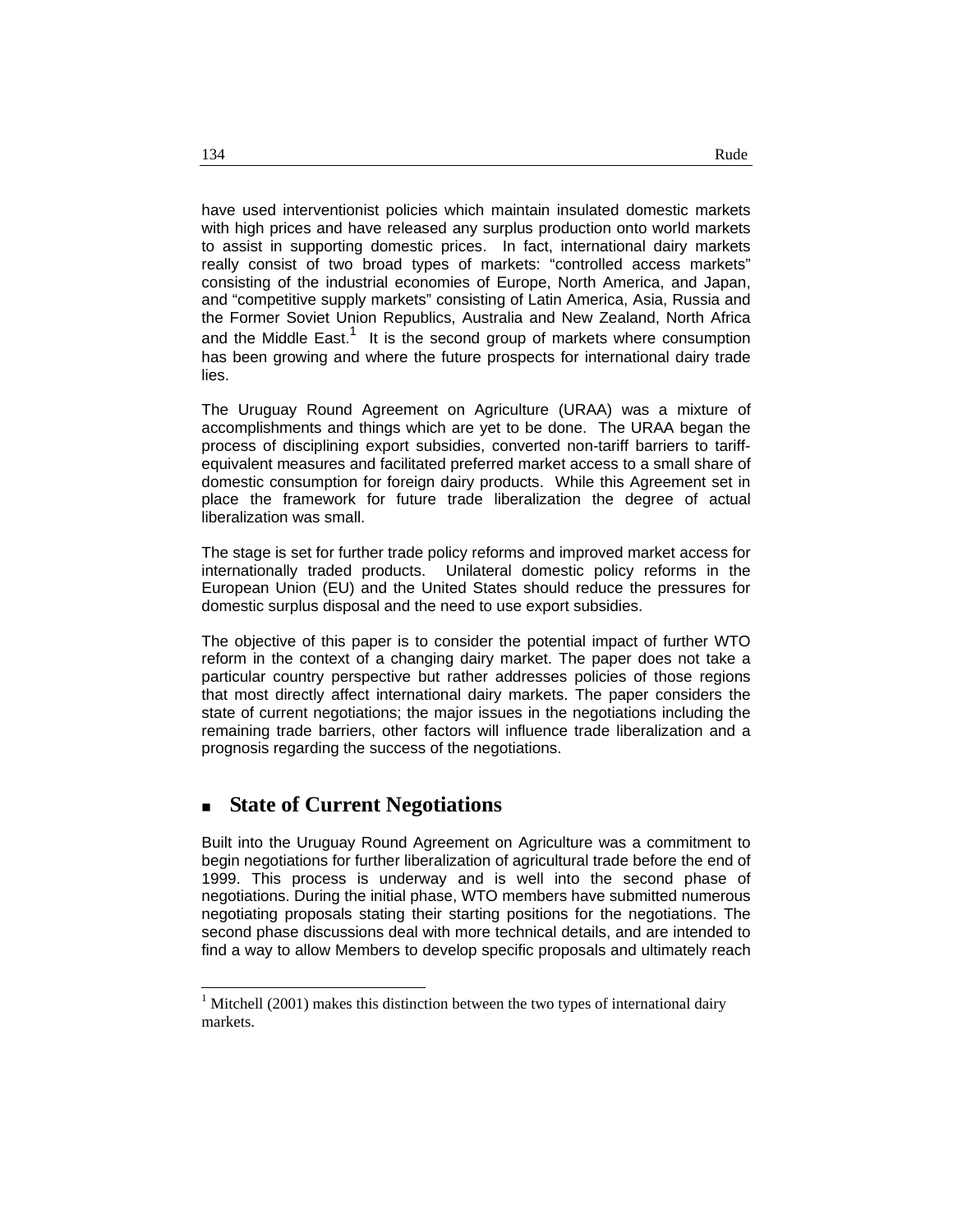a consensus. Phase two negotiations should be completed by the end of March of 2002 when a draft text is expected.

Real progress in the agricultural negotiations, however, depends on the ability to make tradeoffs with other sectors in a comprehensive set of trade negotiations. Members of the WTO did agree to a comprehensive set of negotiations at Doha, Qatar on November 15, 2001. The declaration to launch a new set of negotiations set into motion a timetable to complete the negotiations. Modalities for the further commitments are to be established no later than March 31, 2003. Participants are to then submit comprehensive draft schedules based on these modalities no later than the date of the fifth session of the Ministerial Conference (late in 2003) when a stock taking is to take place to determine if political guidance, and further actions are necessary. The negotiations are to be concluded no later than 1 January 2005.

## **What are the Major Issues for the Agricultural Negotiations?**

The issues that are being discussed in the current round of agricultural negotiations are the three pillars of the Agreement on Agriculture: domestic support, market access and export competition. The domestic support commitments provide disciplines on domestic subsidies (any subsidy which is not counted as an export subsidy). Domestic support programs are either categorized as potentially distorting and subject to reduction (amber programs) or as minimally distorting and not subject to reduction commitments (blue and green box programs). The disciplines on domestic support apply on an agriculture wide basis. For the purposes of this paper domestic support disciplines are ignored because they do not provide binding constraints on dairy programs and to date the negotiating proposals that have been submitted to the WTO have not advocated disciplines which will directly affect dairy.

Export competition deals with direct and indirect export subsidies. An export subsidy is a subsidy that is conditional upon the product in question being exported. Direct export subsidies create a wedge between domestic and world prices, for the country providing the subsidy, where the domestic price increases reducing domestic consumption and increasing domestic production. As a result exports increase and in turn world prices decline. Indirect export subsidies may have similar effects to direct subsidies but no explicit reduction in price to importing countries is involved. Indirect export subsidies potentially include export credit arrangements, food aid, state trading enterprises and revenue pooling.

Market access deals with border measures that limit imports into a country. The key issues in market access negotiations deal with one and two tiered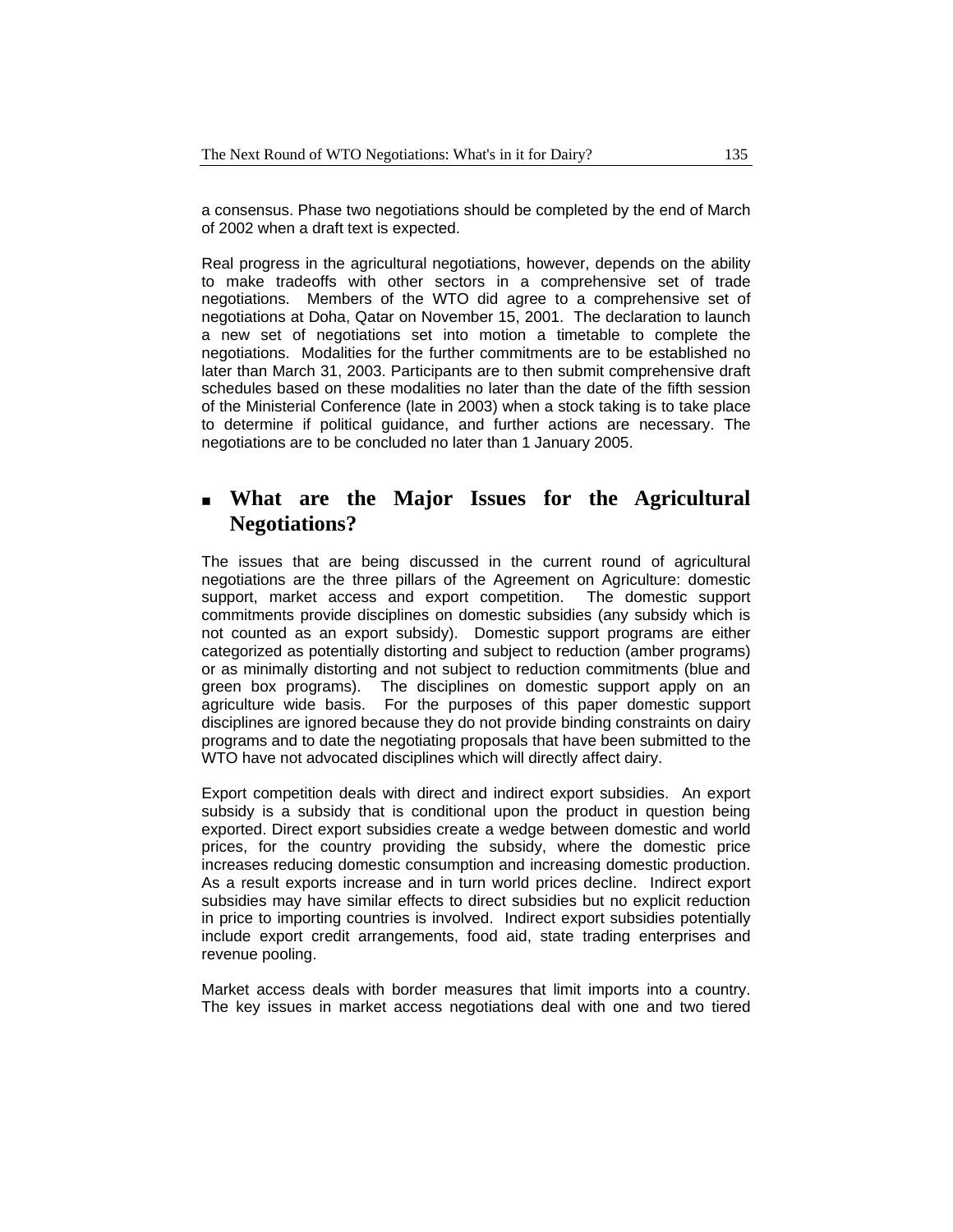tariffs, minimum access commitments, tariff quota administration, and tariff peaks.

The major issues with respect to export competition and market access are discussed in separate sections below. The issues include how much trade distortion is still in place, the avenues for reform, and the negotiating positions of major WTO Members.

#### **Export Competition**

Export subsidies are among the most disruptive instruments for the operation of world markets. They punish domestic consumers and taxpayers, as well as low cost competing exporters. This is the reason that export subsidies are prohibited in the General Agreement on Tariffs and Trade (GATT) for industrial products. Currently export subsidies are allowed, under the URAA, for some agricultural products, but the use of export subsidies must be reduced from base levels and no new export subsidies are allowed.

The URAA disciplines on agricultural export subsidies established base period benchmarks both in terms of expenditures and volumes, for the period 1986-90. The URAA required Members to reduce the volume exported with subsidy by 21 percent from the base period and to reduce the value of these subsidies by 36 percent.

Although grains have been the major recipients of export subsidies, reforms in domestic policies in the European Union and the suspension of the U.S. Export Enhancement Program have dramatically reduced the use of export subsidies in this sector. Global expenditures on dairy export subsidies accounted for 34 percent of all export subsidy expenditures from 1995 to 1998 and thereby account for the largest share of expenditures for any sector (WTO 2000).

There is still a considerable distance to go before agricultural export subsidies are eliminated. Figure 1 shows that subsidized exports represent a significant share of world trade. In 1998 as much as 41 percent of skim milk powder (SMP), 24 percent of butter and 23 percent of cheese entering world trade was subsidized.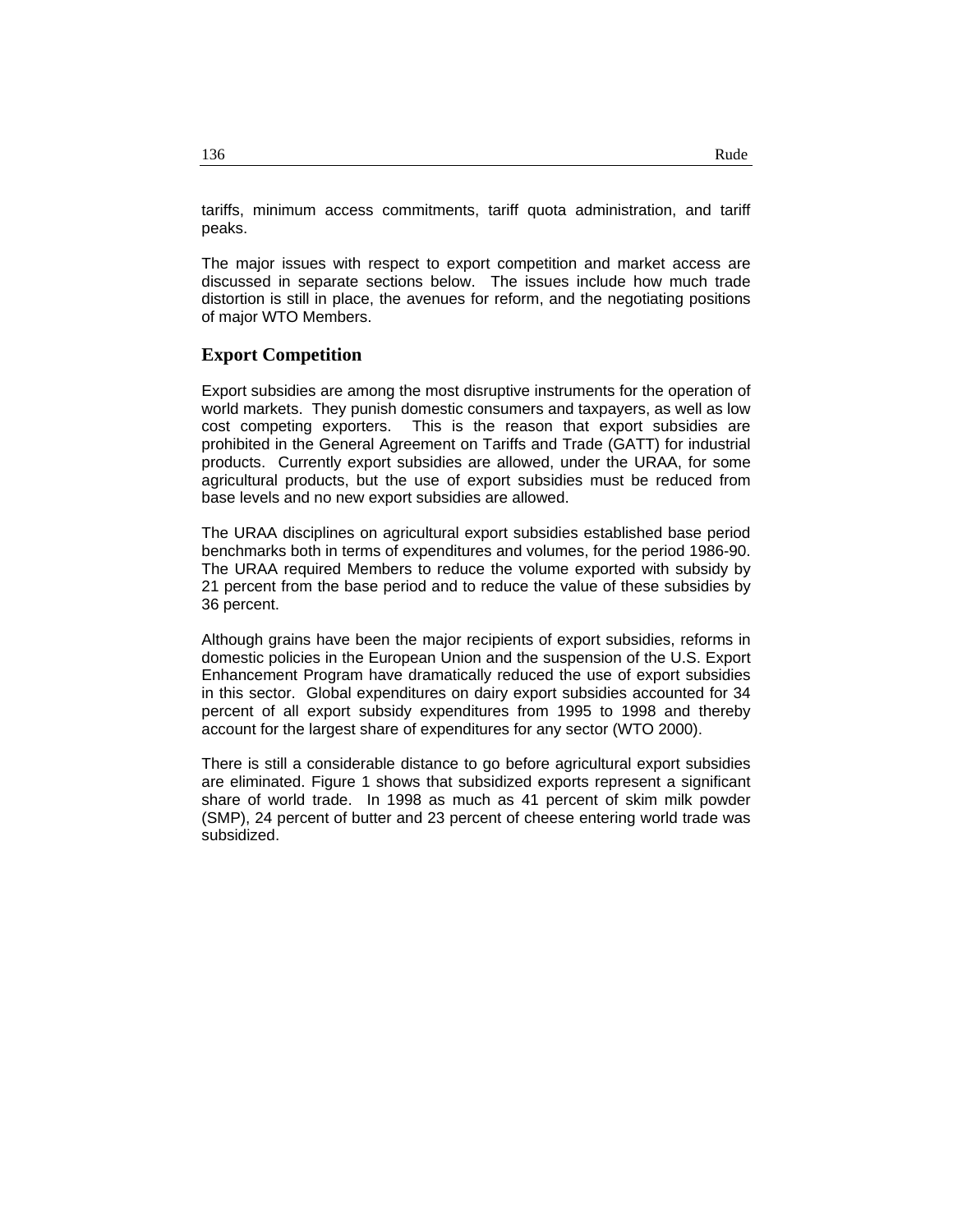

## **Figure 1.**

SMP - Skim Milk Powder

Not only is the EU the world's largest exporter of dairy products, but it is also the world's largest user of dairy export subsidies. This is illustrated in figure 2.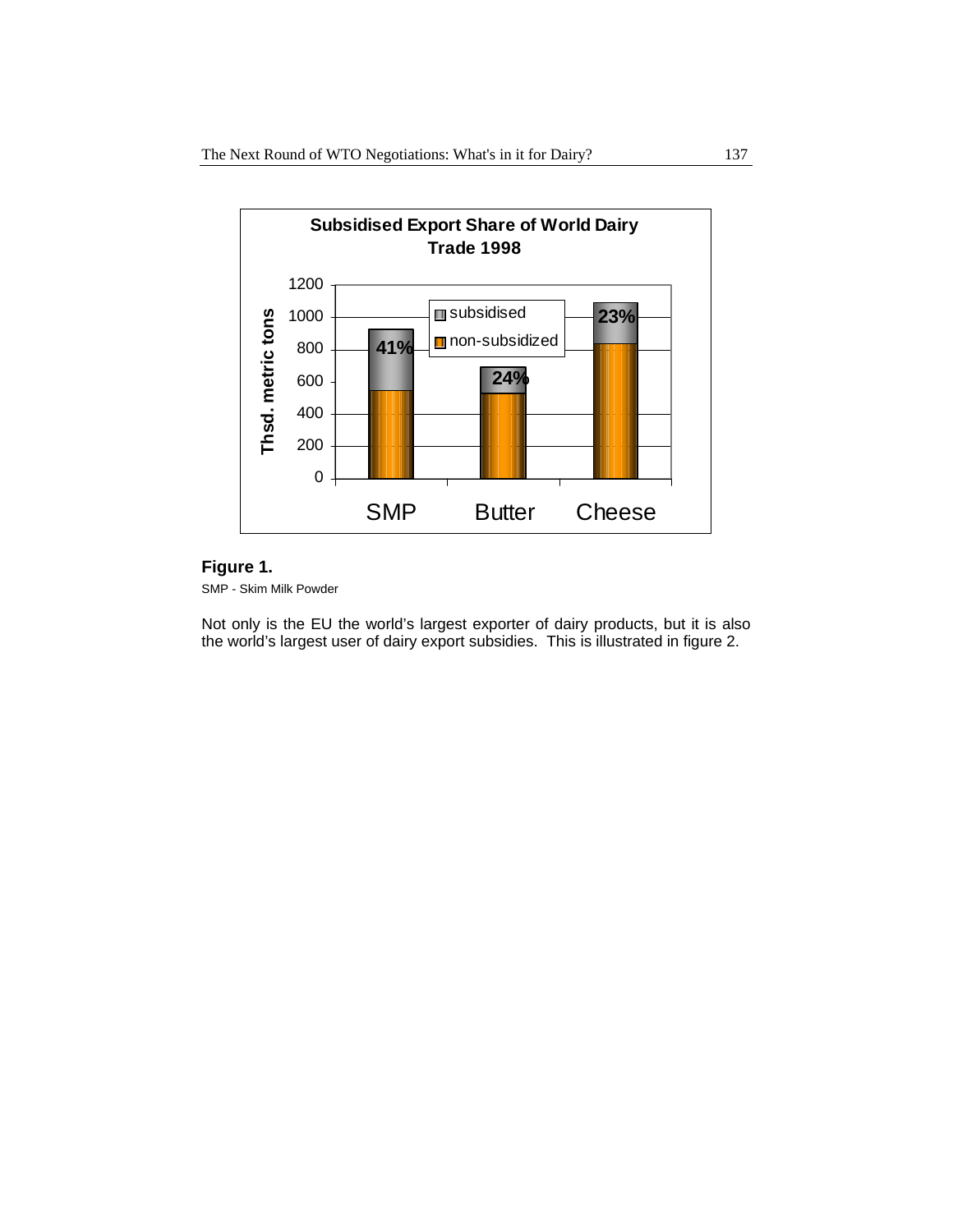

## **Figure 2.**

SMP - Skim Milk Powder

The EU has faced difficulties meeting its export volume constraints, but not for all its dairy exports. The volume commitments for cheese and other dairy products were binding constraints early in the implementation period of the Uruguay Round (Figure 3).





**Figure 3.**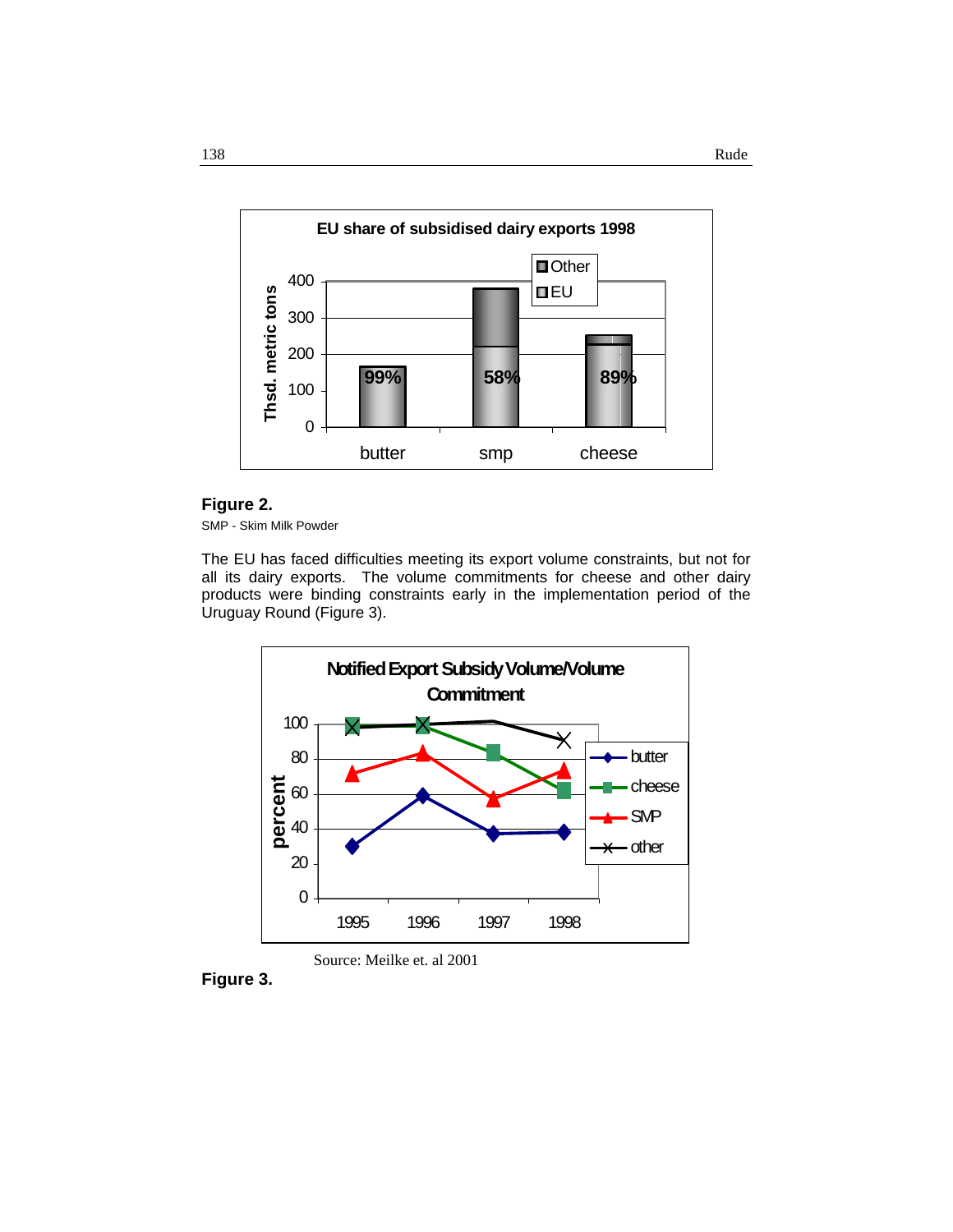The EU has been able to reduce its volume of subsidized exports by using a combination of methods. These include overall restraint in milk output through production quotas; increased domestic use of skim milk powder as domestic animal feed; domestic subsidization of sales of butter to domestic processors; and the ability to sell some high value cheeses without export subsidies (Shaw and Love 2001).

Not only is a high proportion of international dairy trade subsidized but the sizes of the export subsidies on each transaction are large. Table 1 illustrates the size of these subsidies.

#### **Table 1: Export Subsidy as a percentage of wholesale prices for 1998-99.**

|                 | <b>SMP</b> | <b>Butter</b> | Cheese |
|-----------------|------------|---------------|--------|
| EU subsidy rate | 42%        | 53%           | 22%    |
| US subsidy rate | 44%        | 31%           | 40%    |

Source: Shaw and Love (2001)

Export competition includes other issues such as state trading enterprises, export credit arrangements, and revenue pooling. State trading enterprises (STEs) are recognized as legitimate entities in the GATT and can affect both export competition and market access. STEs apply to more sectors than just agriculture and new disciplines will probably extend beyond the Agreement on Agriculture. In terms of STEs, the negotiators will grapple with such issues as a clearer definition of what an STE is. The GATT admonishes STEs to behave on the basis of "commercial considerations", but a clear definition of what a commercial consideration is awaits further negotiations. A related issue is the ability to set different prices in different markets for the same product, or price discrimination. An interpretative note to the GATT allows an STE to charge different prices for its sale of a product in different markets provided the practice is "done for commercial reasons and to meet the market conditions in the export market". This is an issue that will likely be subject to further negotiation.

The issue of price discrimination also comes up again in terms of revenue pooling. Pooling in not specially mentioned in the URAA because it is not a trade issue. However, it is common practice, for a number of dairy-producing countries, to charge different prices in different markets and to pool the revenues to give producers an average return. The problem in a trade context is that lower prices can be charged in export markets and cross subsidised with revenues from domestic markets. This has been the issue in a series of WTO panel proceedings against Canada's use of special export milk classes. After a series of appeals, reforms to the system and counter appeals the dispute still appears to be unresolved.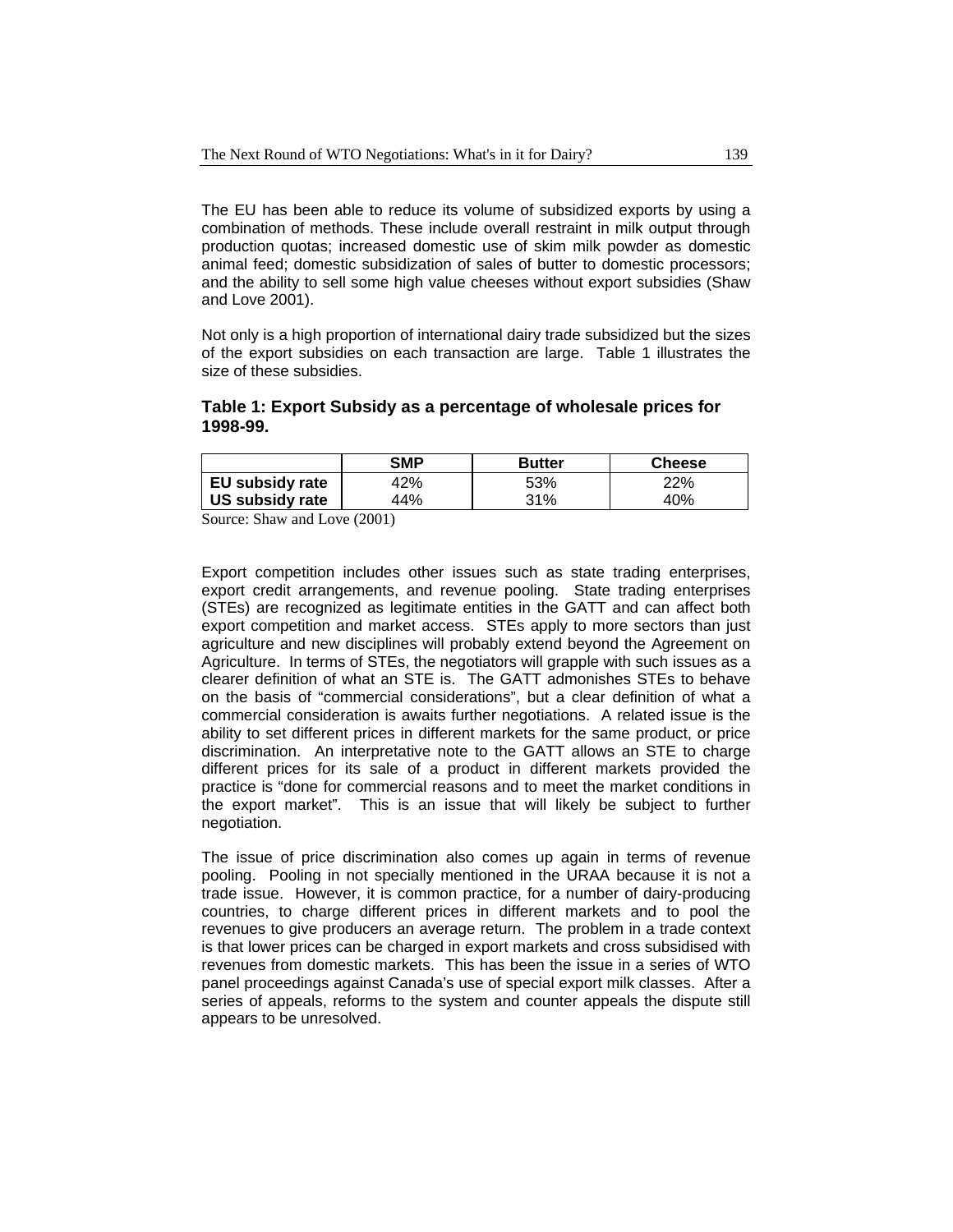Given the size and coverage of export subsidies on dairy trade, elimination of these subsidies could have a substantial impact on world dairy prices. Shaw and Love (2001) use an empirical model to examine a scenario that reduces the 1999 volume commitment for subsidized exports by half.<sup>2</sup> Their results indicate a 27 percent increase in the SMP price, a 16 percent increase in the price of cheese and a 14 percent increase in the price of butter relative to baseline prices.

Given the potential for stronger international dairy markets as a result of export subsidy elimination, a number of WTO Members are advocating the elimination of export subsidies. Canada, the Cairns Group<sup>3</sup>, and the United States are advocating the elimination of export subsidies. The EU and Japan (which does not employ export subsidies) are in favor of reducing export subsidies provided that all export measures are addressed. Because of its extensive use of export subsidies the EU is reluctant to give up these subsidies unless it can be assured that the US will not use export credits and food aid to promote exports.

#### **Market Access**

1

Market access is probably the area where the largest gains are to be made as a result of trade liberalization. The reason is that border measures provide the greatest amount of protection of any instrument disciplined by the URAA. Borders are protected with a variety of measures: single tier tariffs, two-tier tariffs, administration methods for tariff rate quotas, and special agricultural safeguard measures. The overall world average tariff for dairy is approximately 85 percent (Gibson et. al. 2001). Developed countries have higher average dairy tariffs than developing countries: 116 percent for OECD countries and 74 percent for non-OECD countries (Gibson et. al. 2001).

The URAA disciplines on market access converted all non-tariff border measures to tariffs, bound all tariffs (i.e. cannot be increased without negotiation with other countries), reduced tariffs by 36 percent (on average) over six years from 1986-88 base<sup>4</sup>, and created minimum access opportunities. The establishment of tariff rate quotas (TRQs) provided minimum access opportunities for those products that had non-tariff barriers converted to tariffs. TRQs are two-tier tariffs that allow some fraction of domestic consumption requirements to be imported at a low tariff (in-quota) while any imports above

<sup>&</sup>lt;sup>2</sup> STEs and revenue pooling were not addressed in this analysis.

<sup>&</sup>lt;sup>3</sup> This group includes Argentina, Bolivia, Brazil, Canada, Chile, Colombia, Costa Rica, Fiji, Guatemala, Indonesia, Malaysia, New Zealand, Paraguay, Philippines, South Africa, Thailand, and Uruguay

<sup>&</sup>lt;sup>4</sup> Although the overall average reduction was 36 percent individual products could have different reduction rates provided that the reduction was at least 15 percent. The mandated average reduction for developing countries was 24 percent over ten years.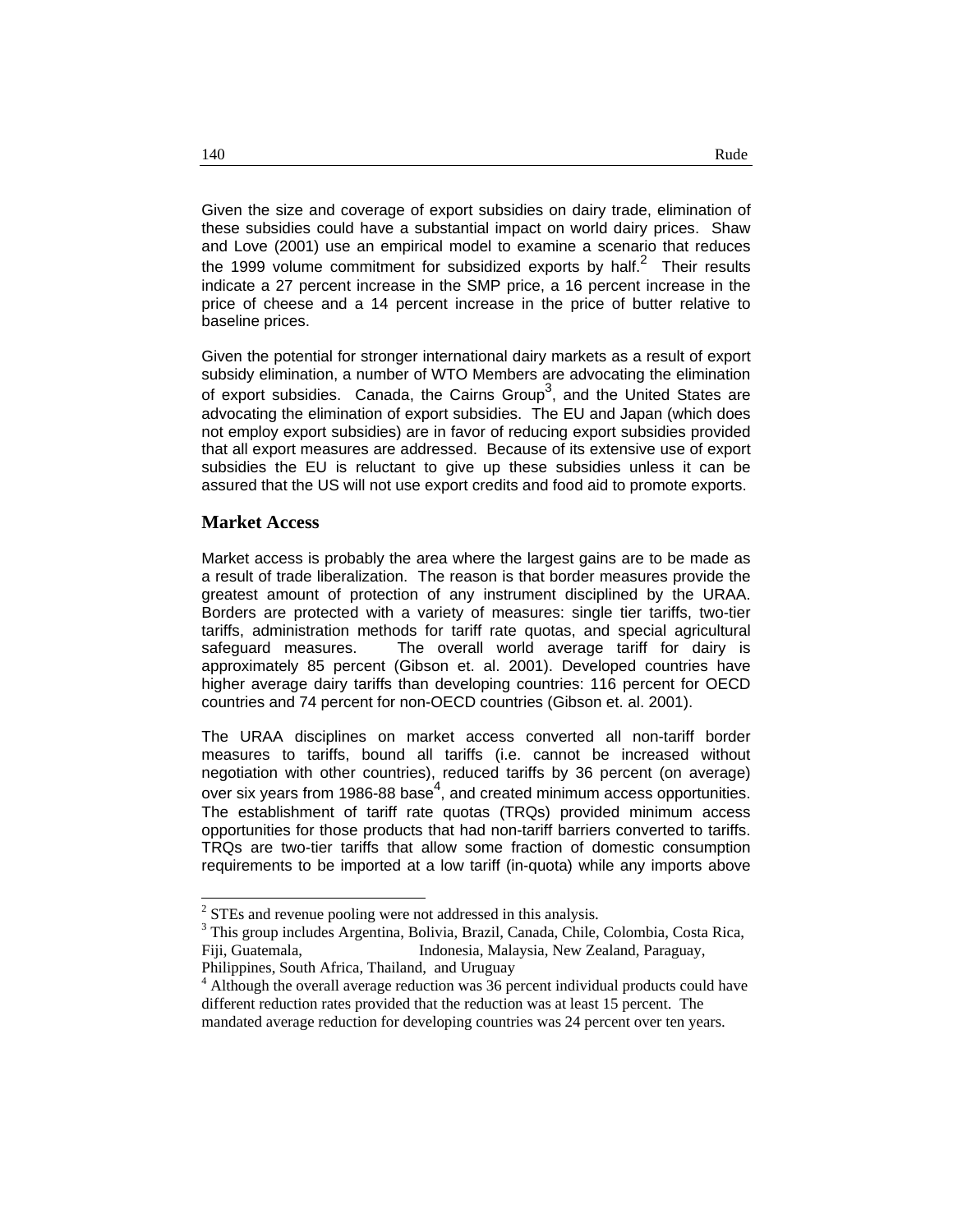the minimum access commitment are charged a much higher (over-quota) tariff.

Twenty-eight countries (12 OECD and 16 non-OECD) have TRQs for dairy products. The over-quota tariffs are often prohibitive. Table 2 describes how high these tariffs can be.

#### **Table 2: Over-quota tariffs 2000.**

|           | <b>SMP</b> | <b>Butter</b> | <b>Cheese</b> |
|-----------|------------|---------------|---------------|
| Canada    | 202        | 299           | 246           |
| EU        | 73         | 117           | 83            |
| Japan     | 247        | 594           | 30            |
| <b>US</b> | 49         | 89            | 57            |

Source: Meilke et al. (2001)

Expansion of the minimum access amount appears to be the best way to increase imports given the likely difficulties of negotiating reductions in overquota tariffs. The URAA guidelines for minimum access suggested a level of imports equal to 5 percent of a base level of domestic consumption, by the end of 2000. Table 3 shows that not all countries have strictly adhered to this guideline.

## **Table 3:Import Share of Domestic Consumption – 1999.**

|           | <b>SMP</b> | <b>Butter</b> | <b>Cheese</b> |
|-----------|------------|---------------|---------------|
| Canada    | 0%         | 4%            | 7%            |
| EU        | 8%         | 6%            | 2%            |
| Japan     | 21%        | 34%           | 83%           |
| <b>US</b> | 1%         | 3%            | 5%            |

Source: Shaw and Love (2001)

Table 3 shows that for a selection of countries, not all dairy products have minimum access commitments equal to five percent of consumption. If the countries in table 3 each imported at least 5 percent of each of skim milk powder, butter and cheese, then the total volume of their dairy imports would increase by 35 percent. However, the minimum access provision is not a commitment to import a fixed share of consumption.

Another issue is the fill-rate or the share of in-quota access that is imported. The fill rate for all the products in table 3 is effectively 100 percent. However, under-utilization of tariff rate quotas may occur. The reasons for under-fill may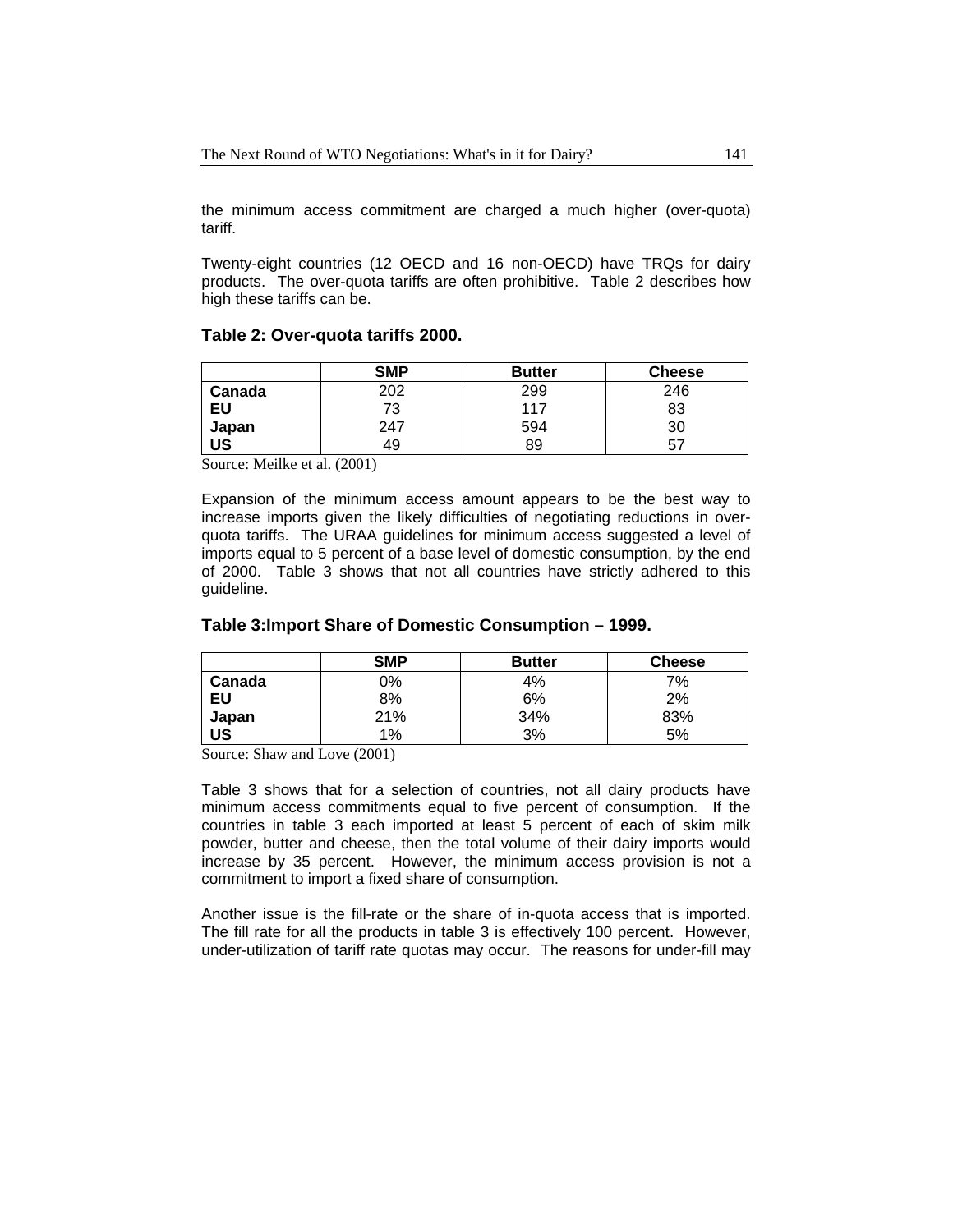include deficient import demand<sup>5</sup>, but more likely the under-fill may be a result of problems with administrative rules that allocate quota access. Skully (2001) describes instances where the administrative rules for TRQs are designed to dissuade imports.

There are several methods to liberalize TRQs. The over-quota tariff can be reduced; the in-quota tariff can be reduced, or the quota volume can be expanded. If the TRQ is currently binding, then reducing the in-quota tariff will not affect the volume of imports or the domestic price and will only affect the size of the profits associated with this preferential access. In this case only reductions in the over-quota tariff or increasing the size of the quota have the potential to increase imports. Lowering the over-quota tariff may not be sufficient to increase imports. For if the reduction in the over-quota tariff does not lower the landed price of imports below the current domestic price, then there is no incentive to import. Generally increasing the size of the quota volume will both increase imports and lower the domestic price.<sup>6</sup>

Liberalizing TRQs can take a number of different routes. One example of a liberalization scenario is to double the size of the TRQ and reduce applied tariffs by 50 percent. Meilke, Larivière, and Martin (2001) show that for a variety of dairy products across a number of countries, that a 50 percent reduction in current over-quota tariffs would not be sufficient to bring the landed price below the current domestic price. As a result the tariff reduction would have no impact on either domestic prices or trade flows. In these cases doubling the volume of imports, allowed at the lower tariff rate, would however have an impact. Shaw and Love (2001) examine this scenario (doubling the quota and halving the tariffs) and find that world prices for cheese, butter and milk powers would increase in the range of 12 to 19 percent above baseline levels while trade volumes would increase from 25 to 36 percent.

In their initial positions WTO Members have taken quite different stances on liberalizing market access. For instance, the Cairns group is seeking deep cuts in tariffs and substantial and effective increases in TRQ volumes. Although Canada is a member of the Cairns Group it has adopted a separate negotiating position which reflects the interests of its domestic dairy sector. Canada is seeking expansion of TRQ volumes to a common percent of domestic production. Canada is also seeking to eliminate in-quota tariffs. Canada is not

-

 $<sup>5</sup>$  At the landed price, at the in-quota tariff, import demand may be less than 5 percent of</sup> consumption. This may only occur when the landed import price is equal to the domestic wholesale price.

 $6$  The exception is the case where the current over-quota rate is so low that the current level of imports far exceeds the incremental increase in low-tariff tariff access. As a result neither imports nor domestic wholesale prices will change, but quota rents will increase.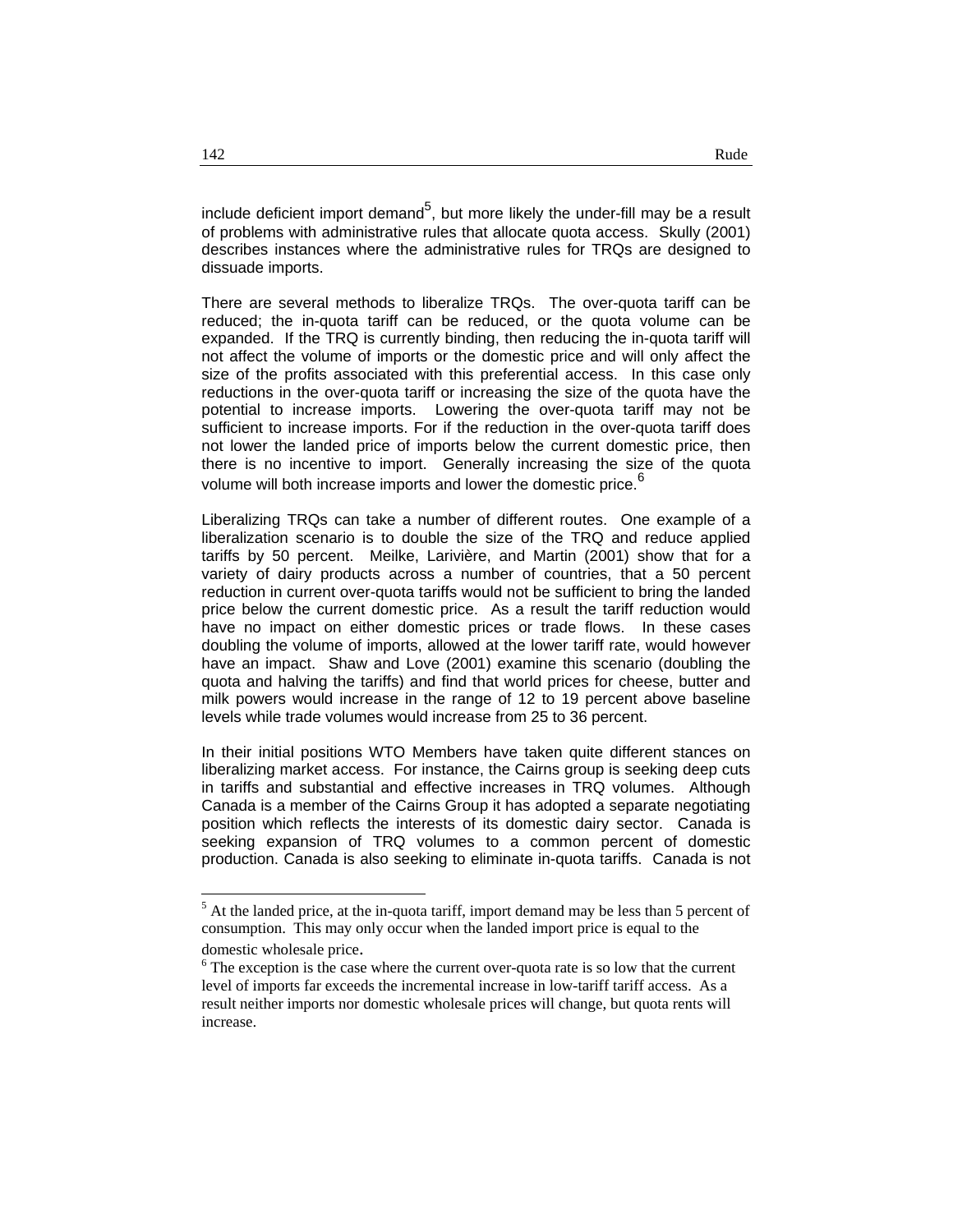eager to see over-quota tariff reductions and wants any commitments for tariff reduction to take in account any increases in minimum access that occurred. The United States is seeking substantial reductions in tariffs and substantial increases in TRQ volumes. The EU is seeking flexibility in the reduction of tariffs and make sure that current commitments in minimum access are realized. It is difficult at this time to envisage where market access negotiations will come out.

## **What Other Factors Will Influence Trade Liberalization?**

Trade liberalization will not take place in isolation because markets and policies are continually changing. Changing policies are of particular interest. The EU has gone through two rounds of domestic policy reform since the base period (1986-88) of the URAA. EU dairy policy intervention involves internal prices that are maintained well above world prices by a system of import barriers, intervention purchases, and subsidized surplus disposal through export markets. Member state intervention agencies purchase butter and skim milk powder if the market price falls below pre-announced intervention prices. Production quotas have been applied since 1984 in an attempt to control surplus production generated by high internal prices. The most recent round of reform of the Common Agricultural Policy – Agenda 2000 – sets in place a process to lower intervention prices by 15 percent so that by 2007 the target price for milk will be 25.72 euro/100 kg (approximately \$Cdn 36). Compensation for the reduction in support prices will come in the form of direct payments to producers and an increase in the production quota (Meilke et. al. 2001).

Lower intervention prices will reduce the gap between domestic prices and world prices thereby reducing the need for export subsidies. However, as long as the EU price exceeds the world price export subsidies will be necessary and the EU will be bound by its URAA export subsidy volume commitments. The EU has to accommodate its subsidized export sales to these disciplines. This may involve selling more products without subsidy (e.g. cheese) or finding more domestic uses for surplus production.7 New tighter disciplines on the volume of subsidized exports will make this job more difficult. A bigger challenge will be to accommodate the expansion of the European Union into central and eastern Europe. The central and eastern European countries seeking accession, have significantly lower prices than the EU (45 percent below EU prices see Agra Europe 2000). Increased dairy prices in these countries will spur increased production and the associated problems. It is likely that the EU will have to further reduce its dairy intervention prices to accommodate accession.

 $\overline{a}$  The reduction in the intervention price should lower production.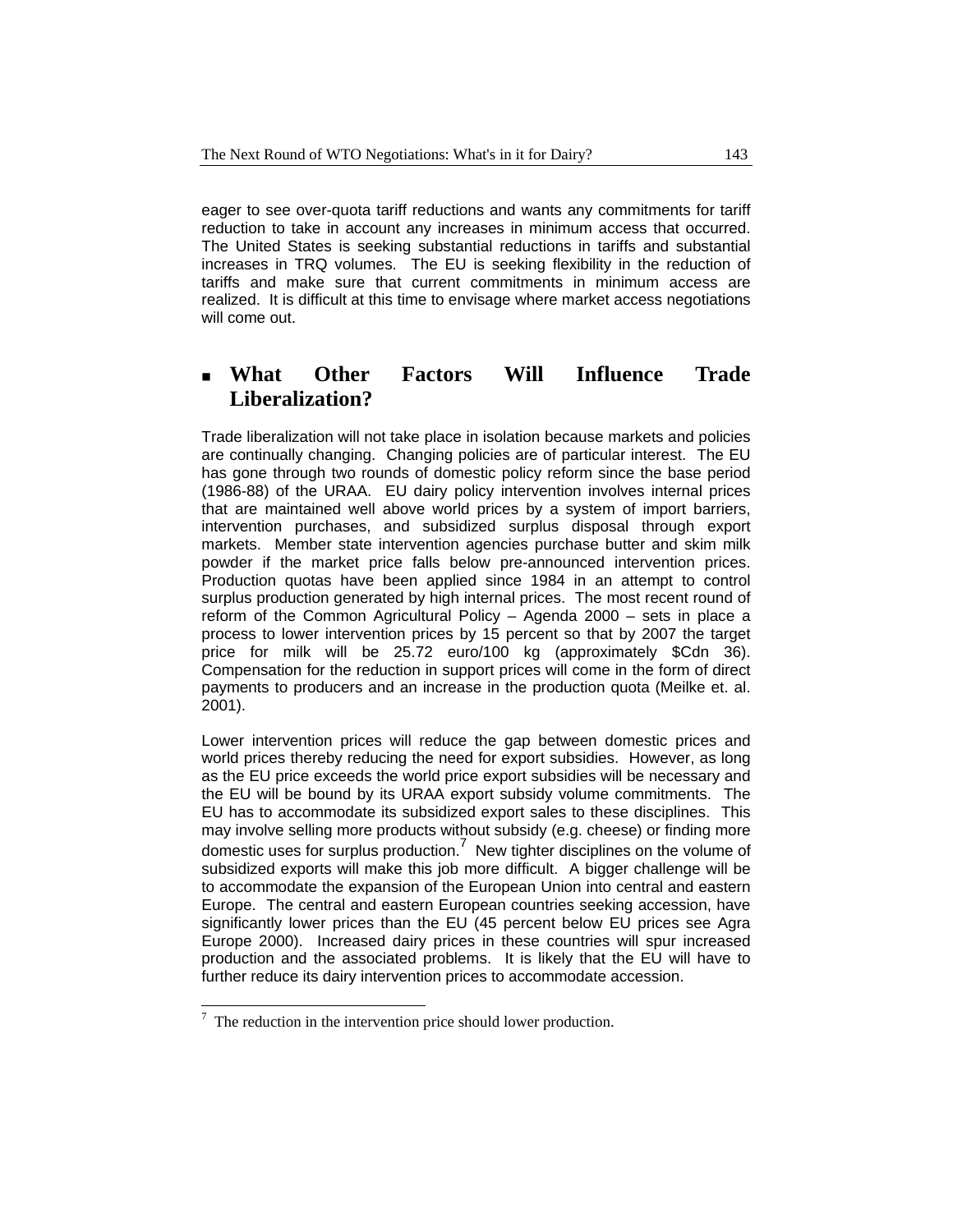The US dairy industry is highly protected with minimum support prices that are administratively set through import restrictions, stockholding, and subsidized disposal of surplus production. In addition regional "marketing orders" involve regional pricing and allocation of supplies in order to provide premiums for milk sales in specific domestic markets (Shaw and Love 2001). Under the most recent Farm Bill, US support prices are, in theory, to be gradually eliminated. However, to date these administered prices have not been eliminated and it is not clear if they will ever be eliminated (Sumner 1999). Regardless of whether the support prices are ever eliminated, US border measures should keep the domestic price above international levels and subsidies will be required for exports. The marketing orders are also due for reform through consolidation, however this will affect the domestic geographic distribution of milk more than it will affect international markets.

While policies are changing, so are markets. Commercial consumption of dairy products in a number of key markets is growing. While the growth is not spectacular it is occurring in several key markets. The westernization of Asian diets will lead to increased dairy consumption. Cheese consumption has grown by 52 percent in the decade between 1990 and 1999, partially as a result of the acceptance of pizza in diets across the globe. Dairy consumption is increasing in Latin America, but so is dairy production, and as a result both imports and exports are growing in this region.

The growth in international markets will buffer the adjustment to trade reform. Increased consumption will absorb some the dairy exports that were previously subsidized. Strengthened world prices will reduce the adjustments of domestic producers in markets that are opened to import competition.

# **Where Do We Go From Here?**

The pace of trade reform is very gradual. In particular, the US Administration is hampered by the lack of "Trade Promotion Authority" (formally know as "Fast Track Authority") which removes Congress from day to day negotiations and leaves Congress with a yes or no decision when the negotiations are complete. Major players such as the EU, US, Japan, and Canada all have highly protected dairy sectors with influential domestic dairy lobbies. Their appetite for meaningful dairy reform is limited. This round of WTO negotiations has been described by some as a "development round". As development issues (special and differential treatment, textiles, intellectual property, anti-dumping) come to the fore it will be easy to forget about dairy, particularly as dairy simply isn't a major factor in some of the larger developing countries.

Export subsidies will a major emphasis of this round and it is quite likely that they will either be dramatically reduced or eliminated. The degree of tariff liberalization is unlikely to be large enough to open protected markets to any